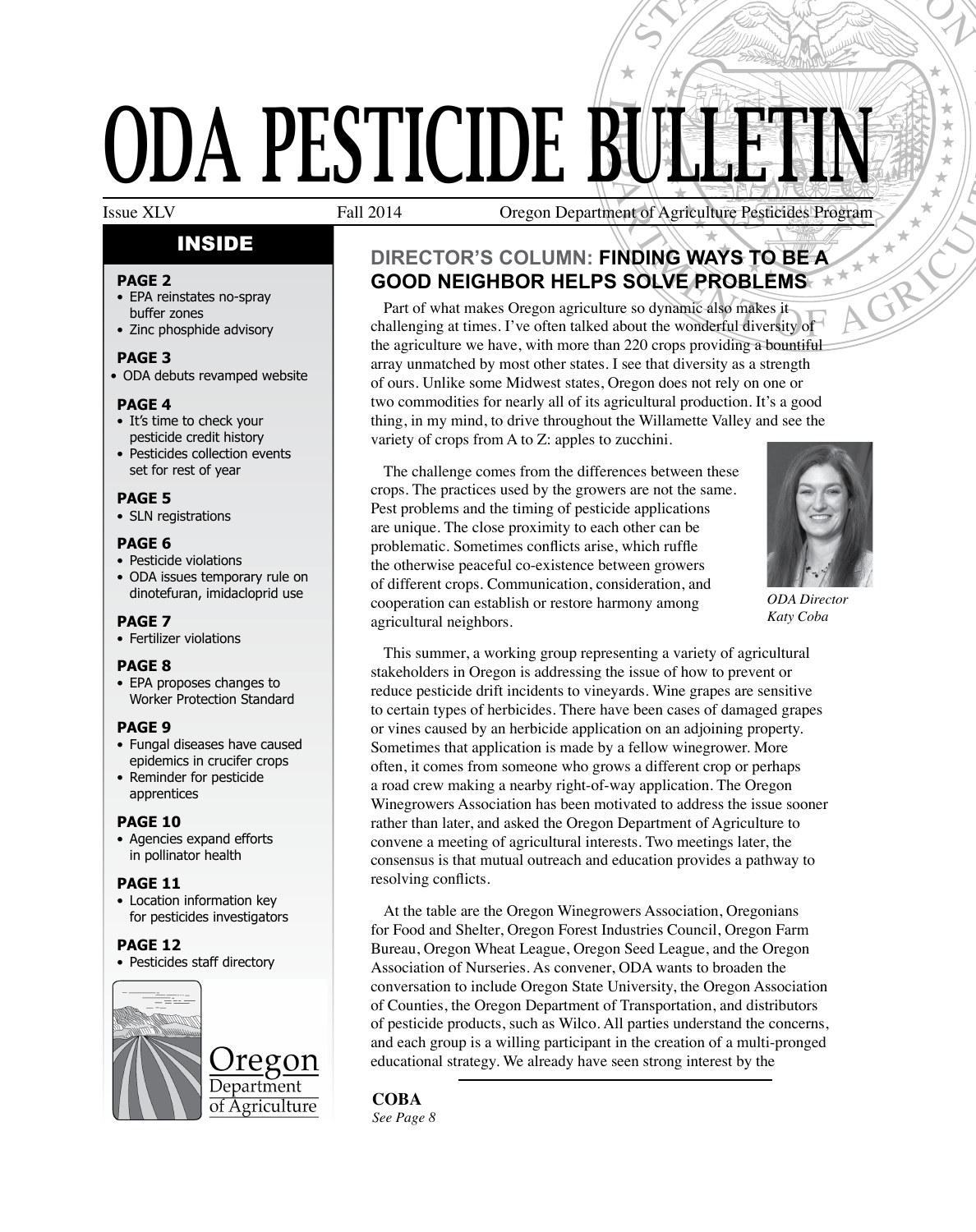## **EPA Reinstates no-spray buffer zones to protect salmon**

The U.S. Environmental Protection Agency has reinstated no-spray buffer zones in Oregon, California, and Washington to protect salmon as a result of final settlement agreement with the "Northwest Center for Alternatives to Pesticides v. EPA."

As of Aug. 15, EPA brought back streamside nospray buffer zones to protect endangered or threatened Pacific salmon and steelhead. This action is directed by a stipulated injunction agreed to by the parties that settles litigation brought against EPA by the Northwest Center for Alternatives to Pesticides and others, in U.S. District Court in Washington state.

The reinstated buffers are part of the final court order; however, they will not be included as labeling requirements under the Federal Insecticide, Fungicide, and Rodenticide Act (FIFRA).

The no-spray buffer zones will be re-imposed for the following pesticides in waters that support salmon:

- Carbaryl (Sevin)
- Chlorpyrifos (Lorsban)
- Diazinon
- Malathion
- Methomyl (Lannate)

The no-spray buffer zones, 20 yards (60 feet) for ground pesticide applications and 100 yards (300 feet) for aerial pesticide applications.

The no-spray buffer zone restrictions will remain in place until EPA implements any necessary protections for Pacific salmon and steelhead based on reinstated consultations with the National Marine Fisheries **Services**.

To view the no-spray buffer zones, go to EPA's Salmon Mapper at www2.epa.gov/endangered-species/salmonmapper. The interactive map has been updated to include

the current list of chemicals subject to the restrictions, enhanced spatial resolution, and the most recent geospatial data depicting stream reaches where the buffer zones apply.

Under the settlement agreement, there are three use exemptions:

• Public health vector control administered by public entities

• National Marine Fisheries Services authorized programs

• Use of carbaryl under a Washington state-issued 24(c) registration for oyster beds in the estuarine mudflats of Willipa Bay and Grays Harbor.

In addition to the five pesticides being addressed by the injunction, buffers remain in effect for seven active ingredients that were included in the original WTC case, pending final biological opinions from the National Marine Fisheries Services. These active ingredients are:

- 1, 3-dichloropropene (Telone)
- Bromoxynil (Buctril)
- Diflubenzuron (Dimilin)
- Fenbutatin-oxide (Vendex)
- Prometryn (Caparol)
- Propargite (Comite)
- S-metolachlor (Dual)

For information on specific buffer zones and background on the Northwest Center for Alternatives to Pesticides v. EPA, go to www.epa.gov/oppfead1/ endanger/litstatus/ncap-v-epa.html.

Questions regarding the court-ordered buffers should be sent to espp@epa.gov.

## **Pesticide Advisory: Zinc Phosphide**

As a reminder: To protect migratory geese, all above ground-use of zinc phosphide on grasses grown for seed ended Aug. 31. Below-ground use of zinc phosphide on grasses grown for seed may be conducted year round using currently registered Oregon SLN products.

**To view all SLN labels:** http://picolsln.wsu.edu/default.aspx

Page 2.................................................................................................................................ODA Pesticide Bulletin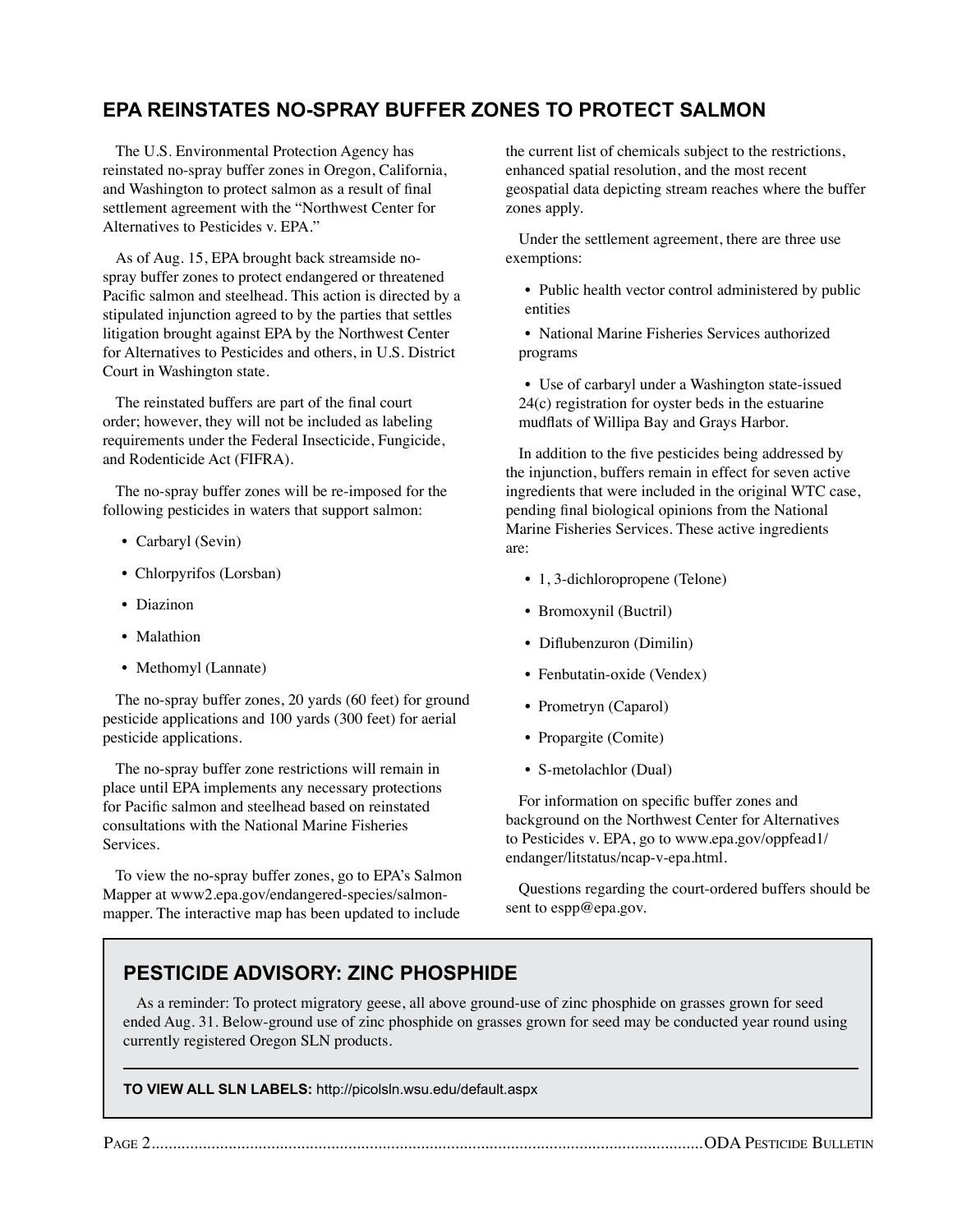

#### **we've moved! Here's the new pesticide and fertilizer program web address:**

Oregon.gov/ODA/programs/Pesticides/Pages/AboutPesticides.aspx

## **improved website greets visitors to oregon.gov/ oda**

The Oregon Department of Agriculture's website underwent a major revamp in late August. The new streamlined site is taskoriented and mobile-friendly. However, for our long-term users, negotiating the new site and finding information that you previously had bookmarked might be challenging.

The left sidebar will expand to subpages if there is a "+" symbol next to a title heading. For example: Licensing Information will expand to 13 sub pages, including license types, fees, and forms.

Are you looking for forms, applications, publications or websites that used to be on the old site? In most cases, the information is on the new website. Links to documents or websites are listed under "Resources" toward the bottom of each webpage.

If a webpage has a link to another ODA webpage, that link will be found at the upper right sidebar. The link will be blue.

Are you looking for important, up-to-the-minute news relating to pesticides? Our "Current Issues" page, www.oregon.gov/ ODA/programs/Pesticides/Pages/ PesticidesCurrentIssues.aspx, will be updated continually with the timely information you may need. Remember to check it often!

Want to read about all the news from the Oregon Department of Agriculture? Visit ODA's new blog at http://odanews.wpengine. com.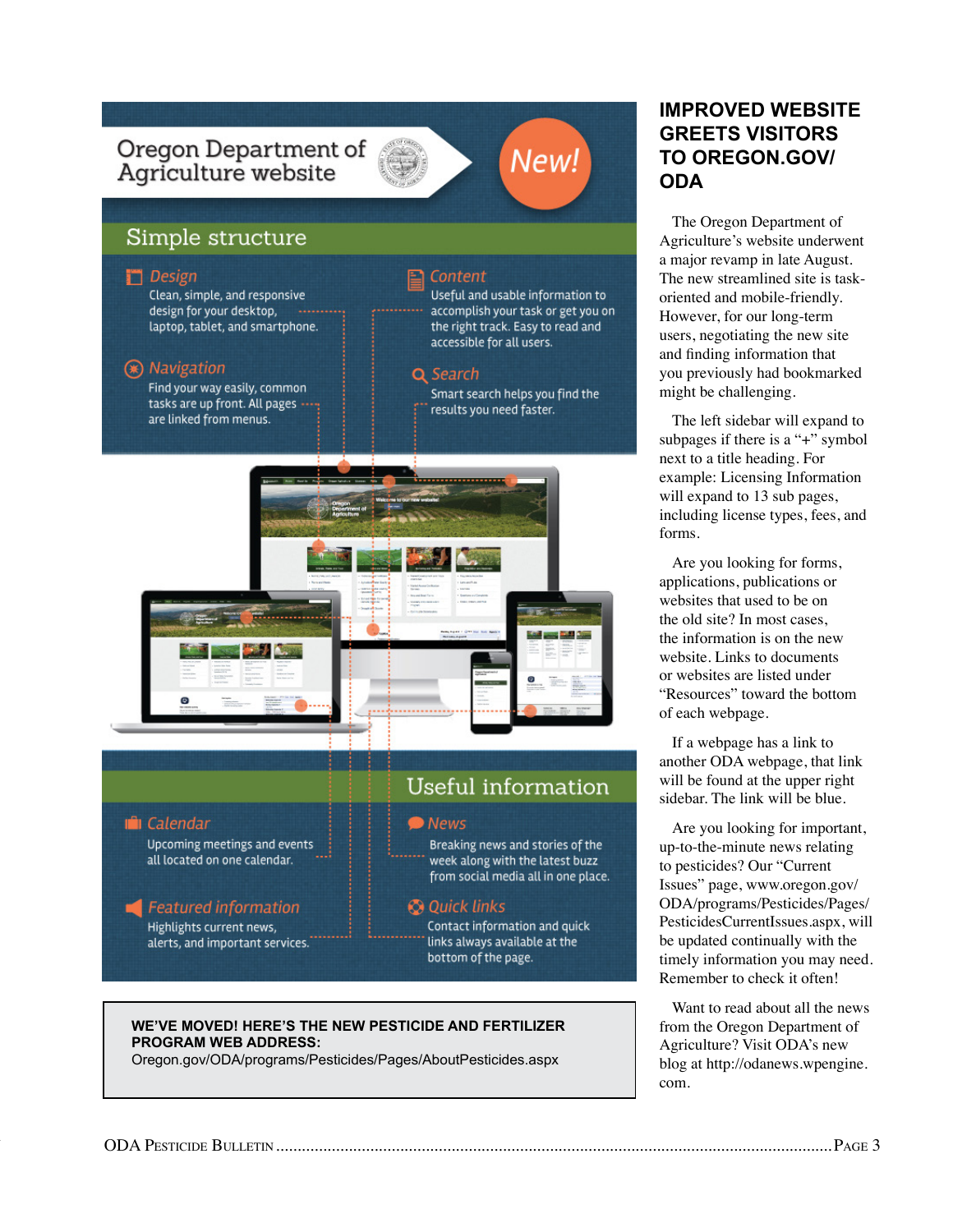## **It's Time to check your pesticide credit history report**

Now is the time to check your pesticide credit history report, also known as recertification credit hours.

You will need your license number to access your credit history report. The report will provide a list of all the classes that you have attended for recertification. It also will include a breakdown of how many credit hours you received during your recertification period and will show how many credit hours you still might need to renew your license. The credit hours needed for each license type are:

**Commercial Pesticide Applicator:**  40 credit hours in the five-year recertification period. Only 15 credit hours will be applied in any one year.

**Public Pesticide Applicator:** 40 credit hours in the five-year recertification period. Only 15 credit hours will be applied in any one year.

**check your credit hours:** Oregon.gov/ ODA/programs/Pesticides/Licensing/Pages/ RenewalRecertification.aspx

**Problem with your credit history report?** Go to www.oregon.gov/ODA/ shared/Documents/PesticidesPARC/ AttendanceRecordReviewForm.pdf

**Consultant:** 40 credit hours in the five-year recertification period. Only 15 credit hours will be applied in any one year.

**Private Pesticide Applicator:** 16 credit hours in the five-year recertification period. Only eight credit hours will be applied in any one year. Four of the 16 credit hours must be "Core" credits.

**PESTICIDE APPRENTICE:** Eight credit hours are needed during the licensing period. Four of the eight credit hours must be "core" credits.

## **get rid of your pesticide waste at upcoming collection events**

Old and unused pesticides can enter waterways through leaching, flooding, or runoff and pose an exposure threat to humans and wildlife.

To combat the problem, the Oregon Department of Agriculture, in collaboration with the Oregon Department of Environmental Quality, has received funding from the Oregon Legislature to support local collection events for agricultural waste pesticides.

Five collection events have been scheduled for 2014. The first event was held July 22 in Milton-Freewater. More than 15,000 pounds of waste pesticides and 3,000 pounds of empty, triple-rinsed plastic pesticide containers were collected at that event.

Take advantage of this opportunity to safely and anonymously dispose of old and unusable pesticides. You must pre-register with the disposal service so that they are prepared to receive your chemicals. Announcements regarding the availability of registration applications via Clean Harbors Environmental Services or your local OSU County Extension Office will be made available through Oregon.gov/ODA about four weeks before your area's scheduled event.

You also will be able to recycle clean, dirt- and residuefree, triple-rinsed plastic pesticide containers.

#### **PESTICIDE WASTE COLLECTION SCHEDULE**

| Date/Time                                                | <b>Community/Address</b>                                                                                                 |
|----------------------------------------------------------|--------------------------------------------------------------------------------------------------------------------------|
| <b>TUESDAY, OCT. 21</b><br>10 a.m. to 3 p.m.             | <b>HERMISTON</b><br>OSU Hermiston Agricultural Research<br>& Extension Center<br>2121 S First St.<br>Hermiston, OR 97838 |
| <b>WEDNESDAY,</b><br><b>OCT. 22</b><br>10 a.m. to 4 p.m. | <b>ONTARIO</b><br><b>Simplot Grower Solutions</b><br>1700 SW Fourth St.<br>Ontario, OR 97914                             |
| <b>WEDNESDAY,</b><br><b>NOV. 12</b><br>10 a.m. to 4 p.m. | <b>MADRAS</b><br>OSU Central Oregon<br>Agricultural Research Center<br>850 NW Dogwood Lane<br>Madras, OR 97741           |
| <b>SATURDAY, DEC. 6</b><br>8 a.m. to 2 p.m.              | <b>MCMINNVILLE</b><br>Wilco Whiteson Agronomy<br>14000 S Highway 99W<br>McMinnville, OR 97128                            |

For triple-rinse procedures, see the AG Container Recycling Council website at www.acrecycle.org and select the link for Container Rinsing. All size containers, up to 55-gallon capacity plastic drums can be accepted. Containers need to be made from high density polyethylene (HDPE) and embossed with recycling symbol #2. No registration is needed for dropping off empty, triple-rinsed pesticide containers. This service is free.

Page 4.................................................................................................................................ODA Pesticide Bulletin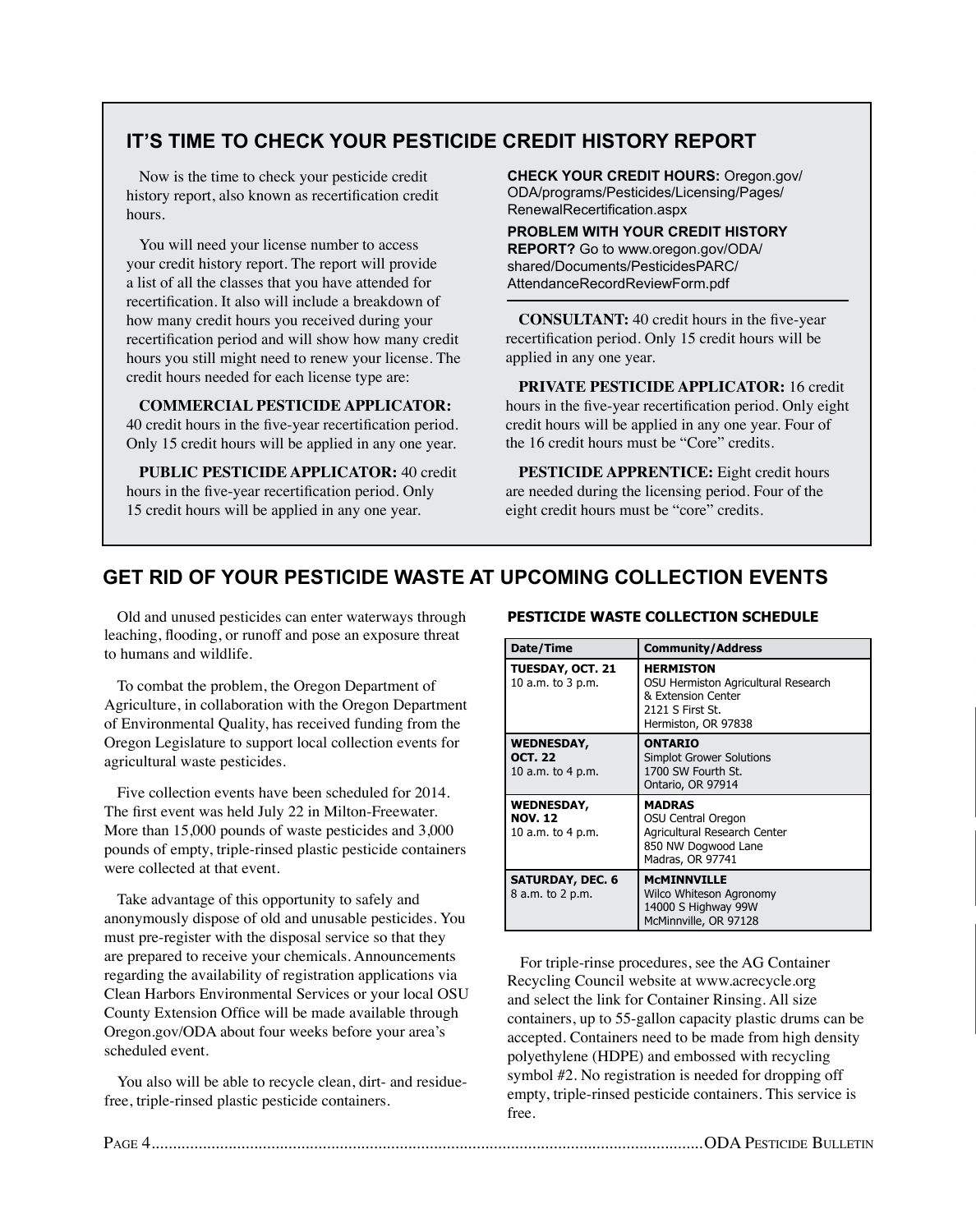# **FIFRA SECTION 24(c) Special Local Need (SLN) Pesticide Registrations**

| <b>NEW SLNs</b>                            |                          |                                                                      |                               |                          |            |            |
|--------------------------------------------|--------------------------|----------------------------------------------------------------------|-------------------------------|--------------------------|------------|------------|
| <b>Product</b>                             | <b>Ingredient</b>        | <b>Crop</b>                                                          | <b>Pest</b>                   | <b>Registrant</b>        | EPA Reg #  | OR SLN #   |
| Reflex Herbicide                           | Fomesafen                | Summer squash,<br>winter squash                                      | Black and hairy<br>nightshade | Syngenta                 | 100-993    | OR-140003  |
| Slugger 4.0<br>Slug & Snail Bait           | Metaldehyde              | Clover grown for seed<br>and certain small-seeded<br>vegetable crops | Slugs and snails              | OR-CAL                   | 71096-13   | OR-140004a |
| Wilco Blue 4.0<br>Slug & Snail Bait        | Metaldehyde              | Clover grown for seed<br>and certain small-seeded<br>vegetable crops | Slugs and snails              | OR-CAL                   | 71096-13   | OR-140004b |
| <b>Metarex Snail</b><br>& Slug Bait        | Metaldehyde              | Clover grown for seed<br>and certain small-seeded<br>vegetable crops | Slugs and snails              | Liphatech                | 7173-257   | OR-140005  |
| Prowl H2O                                  | Pendimethalin            | Clover grown for seed                                                | Weeds                         | <b>BASF Corp.</b>        | 241-418    | OR-140006  |
| Prozap Zinc Phosphide<br>Rodent Pellets AG | Zinc phosphide           | Grape vineyards                                                      | Voles, mice                   | HACCO, Inc.              | 61282-56   | OR-140007  |
| Deadline M-Ps<br>Mini-Pellets              | Metaldehyde              | Clover grown for seed<br>and certain small-seeded<br>vegetable crops | Slugs and snails              | <b>AMVAC</b>             | 5481-507   | OR-140008  |
| Parazone 3 SL                              | Paraquat                 | Alfalfa grown for seed                                               | Harvest aid desiccant         | Makhteshim-Agan          | 66222-130  | OR-140009  |
| <b>Ro-Neet Herbicide</b>                   | Cycloate                 | Spinach                                                              | Weeds                         | Helm Agro US             | 74530-16   | OR-140010  |
| Forfeit 280                                | Glufosinate-<br>ammonium | Grasses grown for seed                                               | Weeds                         | <b>Loveland Products</b> | 34704-1080 | OR-140011  |
| Willowood Glufosinate<br>280 SL            | Glufosinate-<br>ammonium | Grasses grown for seed                                               | Weeds                         | Willowood, LLC           | 87290-41   | OR-140012  |
| Roval Brand 4<br>Flowable Fungicide        | Iprodione                | Brassica, Raphanus,<br>Sinapis (mustards) grown<br>for seed          | Black leg disease             | <b>FMC Corporation</b>   | 279-9564   | OR-140013  |
| Prozap Zinc Phosphide<br>Oat Bait          | Zinc phosphide           | Grasses grown for seed                                               | Voles, mice                   | HACCO, Inc.              | 61282-14   | OR-140014  |
| Prozap Zinc Phosphide<br><b>Pellets</b>    | Zinc phosphide           | Blueberries, below ground                                            | Voles, mice                   | HACCO, Inc.              | 61282-49   | OR-140015  |

*Activities from March 1, 2014 to Oct. 3, 2014*

| <b>REVISED SLNs</b> |                   |                                                   |                                  |            |           |           |
|---------------------|-------------------|---------------------------------------------------|----------------------------------|------------|-----------|-----------|
| <b>Product</b>      | <b>Ingredient</b> | Crop                                              | Pest                             | Registrant | EPA Reg # | OR SLN #  |
| Reglone Desiccant   | Diguat dibromide  | Add coriander and<br>rutabaga grown for seed      | Harvest aid desiccant   Syngenta |            | 100-1061  | OR-080025 |
| Mertect 340-F       | Thiabendazole     | Add Brassica, Raphanus,<br>Sinapis crops for seed | Black leg disease                | Syngenta   | 100-889   | OR-100014 |

| <b>PENDING SLNs</b> |                   |          |                                          |                       |           |                |
|---------------------|-------------------|----------|------------------------------------------|-----------------------|-----------|----------------|
| Product             | <b>Ingredient</b> | Crop     | Pest                                     | Registrant            | EPA Rea # | $ $ OR SLN $#$ |
| Linex 4L Herbicide  | Linuron           | Potatoes | Pigweed, lambs-<br>quarters, nightshades | Tessenderlo<br>Kerlev | 61842-21  |                |

| <b>CANCELED SLNs</b> |                   |                                         |                         |               |                  |           |                      |
|----------------------|-------------------|-----------------------------------------|-------------------------|---------------|------------------|-----------|----------------------|
| <b>Product</b>       | <b>Ingredient</b> | <b>Crop</b>                             | Pest                    | Registrant    | <b>EPA Reg #</b> | OR SLN #  | <b>Cancel Reason</b> |
| Supracide 2E         | Methidathion      | Alfalfa grown for seed   Aphids, lygus, | weevils                 | Gowan Company | 10163-236        | OR-000010 | EPA cancelled        |
| Supracide 2E         | Methidathion      | Timothy hay,<br>timothy/alfalfa hay     | Spider mites,<br>thrips | Gowan Company | 10163-236        | OR-020018 | EPA cancelled        |
|                      |                   |                                         |                         |               |                  |           |                      |

#### **CURRENT SECTION 18 EXEMPTIONS**

There is one active FIFRA Section 18 emergency exemption at this time. This exemption authorizes applications of products containing potassium salts of hop beta acids to control Varroa mites in honey bees. Two products manufactured by BetaTec Hop Products may be applied: The original HopGuard; and a newer formulation, HopGuard II. Use of these products is valid until December 31, 2014. The Section 18 labels are available on the ODA's Pesticides website at: www.oregon.gov/ODA/Programs/Pesticides/PesticideProductInformation/Pages/SearchRegisteredPesticides.aspx.

Page 4.................................................................................................................................ODA Pesticide Bulletin ODA Pesticide Bulletin..................................................................................................................................Page 5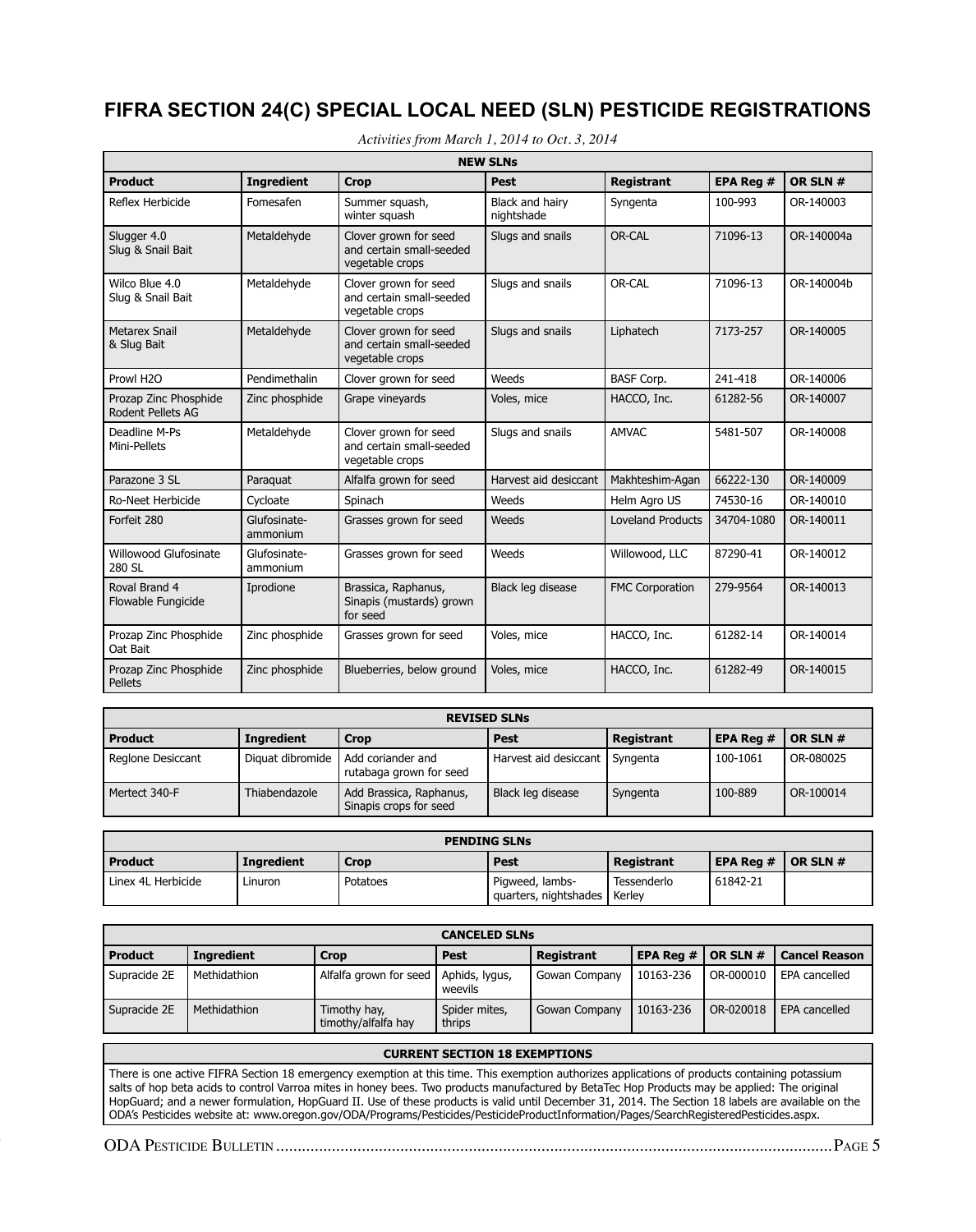# **Pesticide Violations**

## **Notices of Violation Issued**

*From January to June 2014*

| <b>Party Cited</b>                    | Violation*      |
|---------------------------------------|-----------------|
| Aldaco, Jose L.                       | ORS 634.372(2)  |
| D & K Pest Control Inc.               | ORS 634.372(2)  |
| D & K Pest Control Inc.               | ORS 634.372(5)  |
| Do It Best Corp.                      | ORS 634.372(17) |
| Fosdick, Gary L.                      | ORS 634.372(4)  |
| Glass Tree Care & Spray Service, Inc. | ORS 634.372(4)  |
| Grissell, Tevor W.                    | ORS 634.372(4)  |
| Gutierrez, Raul                       | ORS 634.372(8)  |
| Hammer, Randy R.                      | ORS 634.372(2)  |
| Lagunas, Alex Z.                      | ORS 634.372(5)  |
| Orellana, Jose                        | ORS 634.372(8)  |
| Razorback Buggy Service               | ORS 634.372(4)  |
| Schult, Michael J.                    | ORS 634.372(5)  |
| SH Weed & Pest Control LLC            | ORS 634.372(5)  |
| Stevens, Jeremy T.                    | ORS 634.372(8)  |
| The Brickman Group Ltd. LLC           | ORS 634.372(2)  |
| The Brickman Group Ltd. LLC           | ORS 634.372(5)  |
| Toscuento, Vincente                   | ORS 634.372(8)  |
| Wahl, John B.                         | ORS 634.372(2)  |
| Wildhorse Helicopter Company, Inc.    | ORS 634.372(2)  |

## **Civil Penalties Issued**

*From January to June 2014*

| <b>Party Cited</b>                | Violation*     | <b>Amount</b> |
|-----------------------------------|----------------|---------------|
| Aldaco, Jose L.                   | ORS 634.372(8) | \$555.00      |
| <b>Farmers Supply Cooperative</b> | ORS 634.372(4) | \$407.00      |
| Lagunas, Alex Z.                  | ORS 634.372(4) | \$7,215.00    |
| Schult, Michael J.                | ORS 634.372(2) | \$3,000.00    |
| SH Weed & Pest Control<br>LLC     | ORS 634.372(2) | \$1,500.00    |
| Taylor, Tyler John                | ORS 634.372(4) | \$407.00      |
| The Brickman Group Ltd.<br>LLC    | ORS 634.372(9) | \$555.00      |
| Towne, James A.                   | ORS 634.372(2) | \$1,628.00    |
| <b>TruGreen LandCare LLC</b>      | ORS 634.372(9) | \$1,894.00    |

*\*Pesticide Violations:*

- *• ORS 634.372(1) Make false or misleading claims through any media, relating to the effect of pesticides or application methods to be utilized.*
- *• ORS 634.372(2) As a pesticide applicator or operator, intentionally or willfully apply or use a worthless pesticide or any pesticide inconsistent with its labeling, or as a pesticide consultant or dealer, recommend or distribute such pesticides.*
- ORS 634.372 (3) Operate a faulty or unsafe pesticide spray apparatus, aircraft *or other application device or equipment.*
- *• ORS 634.372(4) Perform pesticide application activities in a faulty, careless or negligent manner.*
- *• ORS 634.372 (5) Refuse or neglect to prepare and maintain records required to be kept by the provisions of this chapter.*
- *• ORS 634.372 (8) As a pesticide applicator, work or engage in the application of any classes of pesticides without first obtaining and maintaining a pesticide applicator's license, or apply pesticides that are not specifically authorized by such license.*
- *• ORS 634.372 (9) As a pesticide operator, engage in the business of, or represent or advertise as being in the business of, applying pesticides upon the land or property of another, without first obtaining and maintaining a pesticide operator's license. The operator also may not engage in a class of pesticide application business that is not specifically authorized by license issued by the State Department of Agriculture. The operator also may not employ or use any person to apply or spray pesticides who is not a licensed pesticide applicator or pesticide trainee.*
- *• ORS 634.372(15) Deliver, distribute sell or offer for sale any pesticide that is misbranded*
- *• ORS 634.372 (17) Formulate, deliver, sell or offer for sale any pesticide that has not been registered os required by ORS 634.016.*

*Note: The Notices of Violation and Civil Penalties listed above have been confirmed as or followed by Final Orders.*

## **Temporary Rule Prohibits use of Dinotefuran and Imidacloprid on Linden Trees**

ODA enacted a temporary rule earlier this year prohibiting the use of any product containing the neonicotinoid insecticides, dinotefuran or imidacloprid, regardless of application method, on linden trees.

The temporary rule is in effect until Dec. 23, 2014. ODA took this action because of numerous bee kills in 2013 and 2014. It is the department's intent to make this prohibition permanent in Oregon Administrative Rule. Newer pesticide labels already reflect this prohibition.

In addition, the department might be considering a recommendation to broaden this rule. All proposed administrative rules must undergo a public comment period, and may involve a hearing.

#### **more about linden trees and**

**insecticides:** See the brochure "Bumble Bees, Trees, and Neonicotinoids" at Oregon.gov/ODA/ programs/Pesticides/RegulatoryIssues/Pages/ PollinatorIssues.aspx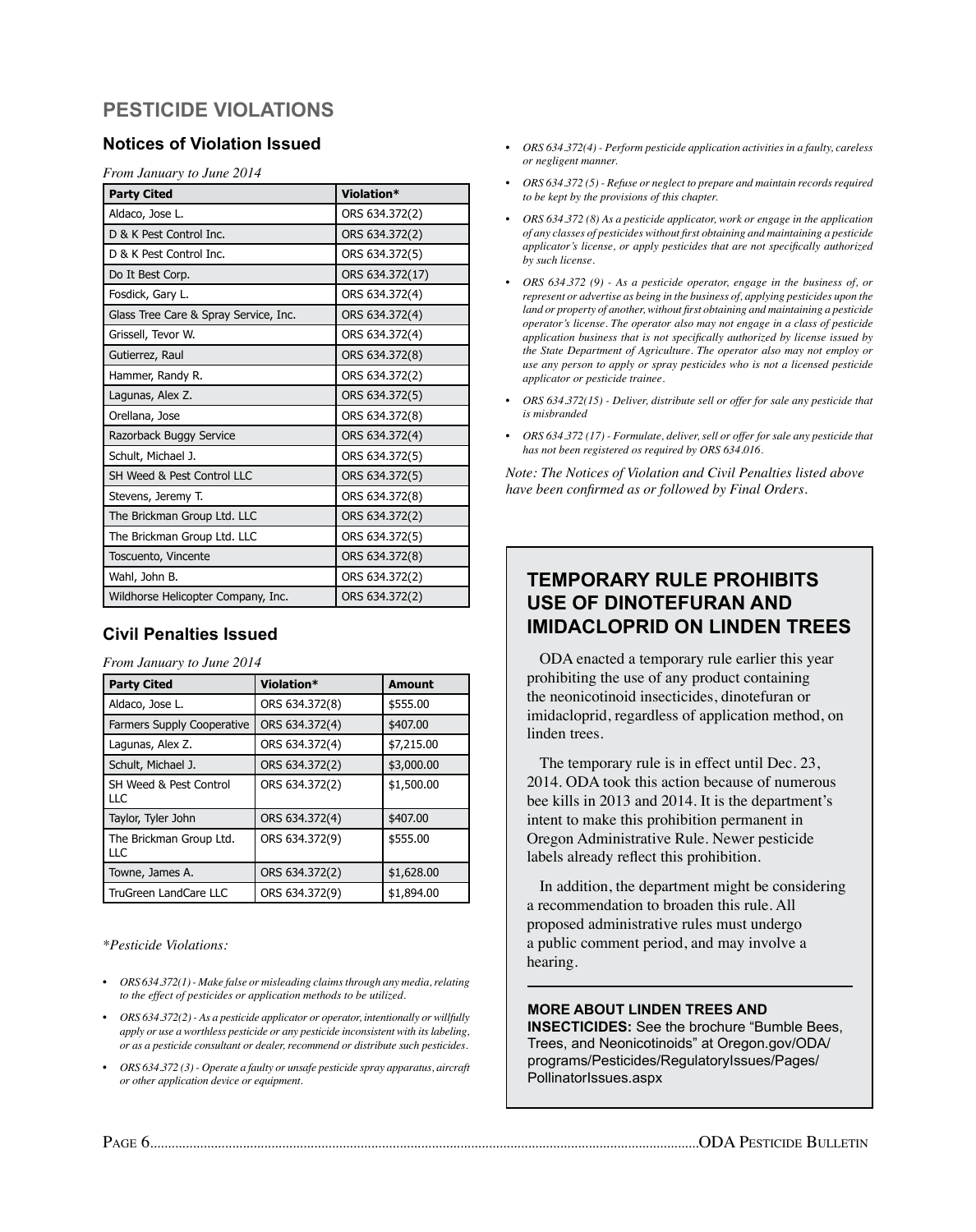# **Fertilizer Violations**

## **Notices of Violation Issued**

| <b>Party Cited</b>                                               | Violation*        |
|------------------------------------------------------------------|-------------------|
| Barenburg USA, Inc.                                              | ORS 633.366(1)(e) |
| <b>Beneficial Biologics</b>                                      | ORS 633.366(1)(e) |
| <b>Beneficial Biologics</b>                                      | ORS 633.366(1)(a) |
| Bloom Brothers Garden Supply, Inc.                               | ORS 633.366(1)(a) |
| Central Oregon Basalt Products, LLC                              | ORS 633.366(1)(a) |
| Coastal Farm & Home Supply, LLC                                  | ORS 633.366(1)(e) |
| <b>CXI</b>                                                       | ORS 633.366(1)(a) |
| Do it Best Corp                                                  | ORS 633.366(1)(e) |
| ENP, Inc.                                                        | ORS 633.366(1)(a) |
| Florikan-E.S.A., LLC                                             | ORS 633.366(1)(e) |
| Good Earth, Inc.                                                 | ORS 633.366(1)(a) |
| Green Industries, Inc.                                           | ORS 633.366(1)(a) |
| Growth Products, Ltd.                                            | ORS 633.366(1)(a) |
| Growth Products, Ltd.                                            | ORS 633.366(1)(e) |
| Infinity Fertilizer, Inc.                                        | ORS 633.366(1)(a) |
| Kellogg Supply, Inc.                                             | ORS 633.366(1)(e) |
| Marco Industries, Inc.                                           | ORS 633.366(1)(a) |
| Marco Industries, Inc.                                           | ORS 633.366(1)(e) |
| Oregon Global Distribution, Inc.<br>(NPK Industries)             | ORS 633.366(1)(a) |
| Perfect Blend, LLC                                               | ORS 633.366(1)(e) |
| Pierce County Department of Public<br><b>Works and Utilities</b> | ORS 633.366(1)(a) |
| Plant Revolution, Inc.                                           | ORS 633.366(1)(e) |
| Plant Revolution, Inc.                                           | ORS 633.366(1)(a) |
| Sunlight Supply, Inc.                                            | ORS 633.366(1)(a) |
| Sustainable Community Development,<br>LLC (SCD Probiotics)       | ORS 633.366(1)(a) |
| Sustainable Community Development,<br>LLC (SCD Probiotics)       | ORS 633.366(1)(e) |
| The Doggett Corporation                                          | ORS 633.366(1)(e) |
| Tulsi Enterprises Ltd.                                           | ORS 633.366(1)(a) |
| Tulsi Enterprises Ltd.                                           | ORS 633.366(1)(c) |
| X-Seed, Inc.                                                     | ORS 633.366(1)(g) |
| X-Seed, Inc.                                                     | ORS 633.366(1)(n) |
| <b>Zinc Nacional SA</b>                                          | ORS 633.366(1)(a) |

## **Civil Penalties Issued**

| <b>Party Cited</b>                                 | Violation*        | <b>Amount</b> |
|----------------------------------------------------|-------------------|---------------|
| Art Wilson Co.                                     | ORS 633.366(1)(e) | \$125         |
| Aurora Innovations, Inc.                           | ORS 633.366(1)(a) | \$250         |
| <b>Bonide Products</b>                             | ORS 633.366(1)(e) | \$125         |
| Canna Continental                                  | ORS 633.366(1)(e) | \$125         |
| Canna Continental                                  | ORS 633.366(1)(j) | \$500         |
| Central Garden<br>& Pet Company                    | ORS 633.366(1)(a) | \$5,000       |
| Central Garden<br>& Pet Company                    | ORS 633.366(1)(e) | \$1,500       |
| Dr. Earth, Inc.                                    | ORS 633.366(1)(a) | \$375         |
| Florikan-E.S.A., LLC                               | ORS 633.366(1)(a) | \$1,000       |
| Good Earth, Inc.                                   | ORS 633.366(1)(e) | \$1,125       |
| Hydrofarm, Inc.                                    | ORS 633.366(1)(e) | \$1,875       |
| J.R. Peters, Inc.                                  | ORS 633.366(1)(a) | \$125         |
| J.R. Simplot Company                               | ORS 633.366(1)(a) | \$2,625       |
| J.R. Simplot Company                               | ORS 633.366(1)(e) | \$1,250       |
| OGM (Hydro-Organics<br>Wholesale)                  | ORS 633.366(1)(a) | \$125         |
| Perfect Blend, LLC                                 | ORS 633.366(1)(a) | \$500         |
| Redox Chemicals, LLC                               | ORS 633.366(1)(a) | \$375         |
| Reforestation Technologies<br><b>International</b> | ORS 633.366(1)(e) | \$375         |
| Reforestation Technologies<br><b>International</b> | ORS 633.366(1)(a) | \$375         |
| Sun Gro Horticulture<br>Distribution, Inc.         | ORS 633.366(1)(e) | \$3,375       |
| Sun Gro Horticulture<br>Distribution, Inc.         | ORS 633.366(1)(a) | \$125         |
| Technaflora Plant Products,<br>Ltd.                | ORS 633.366(1)(a) | \$750         |

*\*Fertilizer Violations:*

- *• ORS 633.366(1)(a) Distribute mislabeled products*
- *• ORS 633.366(1)(c) Distribute adulterated products*
- *• ORS 633.366(1)(e) Distribute a fertilizer, agricultural amendment, agricultural mineral or lime product that is not registered with the State Department of Agriculture under ORS 633.362*
- *• ORS 633.366(1)(j) Distribute, use or remove any product subjected to a stop sale, use or removal order until the product has been released in accordance with ORS 633.445*
- *• ORS 633.366(1)(g) Make false or fradulent applications, records, invoices or reports*
- *• ORS 633.366(1)(h) Fail, refuse or neglect to provide notification to the department as required by ORS 633.318(5) or 633.362(8)*
- *• ORS 633.366(1)(n) Fail, refuse, or neglect to pay inspection fees required under ORS 633.461*

*Note: The Notices of Violation and Civil Penalties listed above have been confirmed as or followed by Final Orders.*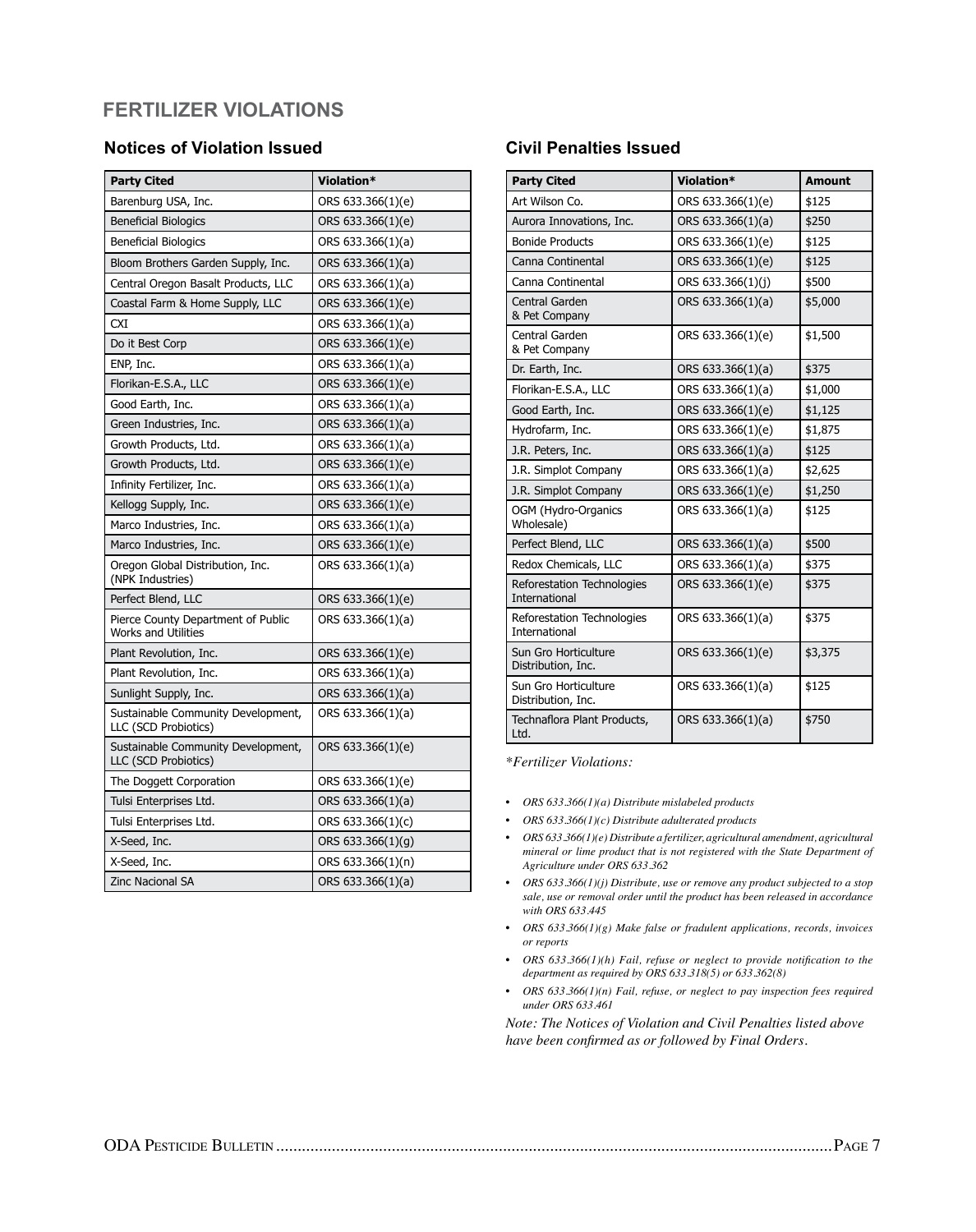## **EPA Proposes Changes to Worker Protection Standard**

In 1992, the EPA drafted the Worker Protection Standard (WPS) in order to protect workers from agricultural pesticides on worksites such as greenhouses, farms, forests, and nurseries.

The WPS has been protecting agricultural workers for more than 20 years. After extensive stakeholder collaboration to identify areas of improvement, the EPA proposed changes to the WPS in February 2014.

Highlights of the proposed changes include:

• Train workers and handlers every year, as opposed to every five years, which is the current interval.

• Expand training content to include information on take-home exposure; there currently is no training on reducing take-home exposure.

- Reduce the "grace period" to two days, after which full WPS training is required; there is currently a five-day grace period.
- Require recordkeeping of training for two years; recordkeeping of training is not currently required.
- Require posting of treated areas when the restricted-entry interval (REI) is greater than 48 hours. Currently, either oral or posted notification is acceptable for REI of any length, unless the

pesticide labeling requires both.

• Require pesticide handlers and early-entry workers to be 16 years old (members of owner's immediate family are exempt from this (and most other) requirements of the WPS. There is currently no minimum age requirement.

Willamette Valley on crops of the Brassicaceae family's cruciferous vegetables, and related plants are discussed points and as well as well as well as well as well as

 $\overline{a}$  $\mathbf l$ observed in fields of *Brassica* species vegetable crops  $\overline{a}$ 

mizuna, turnip) throughout the Willamette Valley.

genetically related crops such as *Raphanus* species (radish and daikon), canola, forage brassicas, and in volunteers  $\overline{a}$ crops are the potentially subset pathogens, whether being grown for seed, for fresh market or processing vegetables, or as for a form of cover contact contact of the cover contact contact of the cover contact contact contact contact contact contact contact contact contact contact contact contact contact contact

Health Program adopted a temporary rule in July 2014 requiring that, before planting, seed stocks of susceptible crops either be tested as free from black leg, or be treated with a fungicide or suitable alternative treatment. Only the registration of the registration of the registration of the registration of the registration of the registration of the registration of the registration of the registration of the registration of the re closely with OSU and ODA Plant Health pathologists, growers, and pesticide registrants to identify and obtain First Corporation 24(c) Special Local Local Section 24(c) Special Local Section 24(c) Special Local Internet registrations for effective products that growers can use to

 $\mathbf{r}$ for an additional seed treatment SLN. In the upcoming months, ODA likely will generate fungicides that can be used as follows to the use of the used as follows to the used as follows to the used as follows to the used as follows to the used as follows to the used as follows to the used as follows to the used growing crops to protect against wind-blown spores. These SLNs will be for products that have several modes

of action, to provide option, the contract of the contract of the contract of the contract of the contract of the contract of the contract of the contract of the contract of the contract of the contract of the contract of

manage or prevent future disease or prevent future disease or prevent future disease or prevent future disease of the contract of the contract of the contract of the contract of the contract of the contract of the contract

weeds in 2014.

• Prohibit entry into 25-100 foot buffer areas around treated field during pesticide application on farms, forests, nurseries, and greenhouses. The 25-100 foot buffer area represents the border around the area that's been sprayed, and not the entire field (if only a portion of the field has been treated).

• Move the central posting location to the employer's main office.

Although ODA recognizes that EPA-proposed changes were intended to improve the existing WPS program, ODA and OR-OSHA responded with comments to EPA, detailing concerns the state agencies have with the proposals. The highlights of these comments are:

**WPS** *See Page 11*

#### **Coba**

#### *Continued from Page 1*

winegrowers in particular to partner with other ag groups. For this effort to be effective, all participants must take an active role and commit to specific efforts that deal with the issue of pesticide drift to and from vineyards.

The strategic plan that emerges could include additional meetings between individual groups, and distribution of educational materials or guidelines about production and pesticide application — an exchange of information and communication that creates awareness among differing groups. As an example, grass seed growers need to know and care about wine grape operations. Winegrowers need to appreciate the practices of wheat growers.

How can a diverse agriculture co-exist? By having growers of different crops understand each other better. When there is better communication, there is a better understanding. When there is better understanding, ag groups can co-exist.

Raising the awareness level of all producers about the

sensitivity of pesticide applications to wine grapes is an important first step to achieve the goal of preventing drift. By next spring, all parties hope to have the strategy in place and begin sharing information and resources.

Decades ago, there was a question about the coexistence of organic vs. conventional agriculture. There were concerns about how a conventional grower might impact an organic grower located next door. But we haven't had many complaints with regards to organic vs. conventional. Why is that? Simply, there is a better understanding and respect for different production practices. Growers are taking that into consideration and being good neighbors, often adjusting their practices to take into account the other guy.

This current effort is focused on pesticides. But in fostering the relationship, if other issues come forward, the ability for groups to talk to each other is now there and it should be easier to address some of those issues. I am confident that this is a roadmap for how we can continue to work with the diversity of Oregon agriculture and allow for co-existence.

Page 8.................................................................................................................................ODA Pesticide Bulletin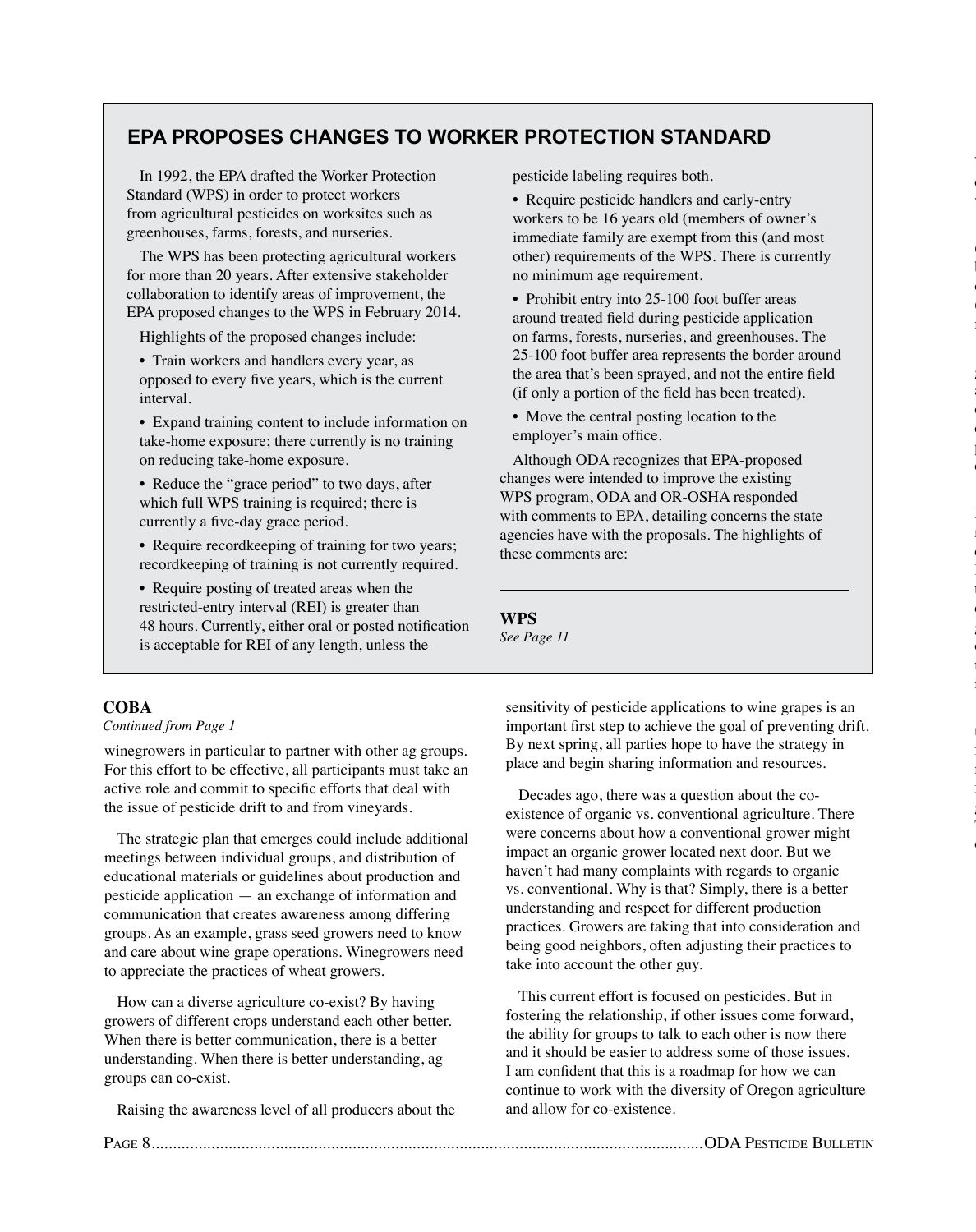## **Controlling Black Leg and Two other Diseases in Crucifer Crops**

Three fungal diseases have caused epidemics in the Willamette Valley on crops of the Brassicaceae family's cruciferous vegetables, as well as on related plants and weeds in 2014.

In surveys conducted by Oregon State University (OSU) scientists beginning in March, the diseases black leg, light leaf spot, and white leaf spot — have been observed in fields of *Brassica* species vegetable crops (e.g., broccoli, cabbage, Chinese cabbage, collards, kale, mizuna, turnip) throughout the Willamette Valley.

The diseases also have been detected in fields of genetically related crops such as *Raphanus* species (radish and daikon), canola, forage brassicas, and in volunteers of these species found as weeds in other fields. All these crops are thought to be potentially susceptible to the pathogens, whether being grown for seed, for fresh market or processing vegetables, or as forage or cover crops.

In response to these disease detections, the ODA Plant Health Program adopted a temporary rule in July 2014 requiring that, before planting, seed stocks of susceptible crops either be tested and certified as free from black leg, or be treated with a fungicide or suitable alternative treatment. ODA's pesticide registrations team is working closely with OSU and ODA Plant Health pathologists, growers, and pesticide registrants to identify and obtain FIFRA Section 24(c) Special Local Need (SLN) registrations for effective products that growers can use to manage or prevent future disease outbreaks.

ODA has granted two SLN registrations for seed treatment fungicides, and is working with a third company for an additional seed treatment SLN. In the upcoming months, ODA likely will grant one or more SLNs for fungicides that can be used as foliar applications to the growing crops to protect against wind-blown spores. These SLNs will be for products that have several modes of action, to provide options for disease resistance

#### **tables of the seed treatment fungicides and foliar application fungicides:**

Oregon.gov/ODA/programs/Pesticides/Pages/ PesticidesCurrentIssues.aspx

#### **information on ODA's black leg temporary rule is available in OAR 603-052-0882:**

http://arcweb.sos.state.or.us/pages/rules/oars\_600/ oar\_603/603\_052.html

#### **additional information on the diseases:**

http://pnwhandbooks.org/plantdisease/ seed-crop-crucifers-black-leg http://pnwhandbooks.org/plantdisease/ seed-crop-crucifers-light-leaf-spot http://pnwhandbooks.org/plantdisease/ seed-crop-crucifers-white-leaf-spot-and-gray-stem

**SLN Labels:** picolsln.wsu.edu

management.

The two recently registered seed treatment SLNs are for:

1.) Rovral Brand 4 Flowable, EPA Reg. No. 279-9564, EPA SLN No. OR-140013; and

2.) Mertect 340-F, EPA Reg. No. 100-889, EPA SLN No. OR-100014.

Note that this Mertect SLN is a new revision to an existing SLN that had been granted in 2010 for use on crimson clover seed. Also, these two SLNs are limited to treating seeds that will be planted to grow crops for seed only. The seeds harvested from crops grown from these treated seeds must be planted, and cannot be used for oil, sprouts, or other food or feed purposes. Residue

**Crucifer crops** *See Page 10*

## **Reminder for Pesticide Apprentices**

For license renewal, a Pesticide Apprentice must retake and pass the Laws and Safety exam or complete eight hours (at least four hours must be core credits) of continuing education classes for each year of a licensing period. A licensing period is the time from the date of issuance of an Apprentice license to December 31 of the year the license is issued.

Don't let this scenario happen to you: In early 2014,

you pass the Laws and Safety exam and receive your application for an apprentice license — but you do not submit your application to ODA. You then start taking education classes (earning credits), and apply for and receive your license after you have taken the education classes. ODA cannot apply credit hours from classes on an Apprentice license until the license is ISSUED. Credits can only be applied to an active Apprentice license.

Page 8.................................................................................................................................ODA Pesticide Bulletin ODA Pesticide Bulletin..................................................................................................................................Page 9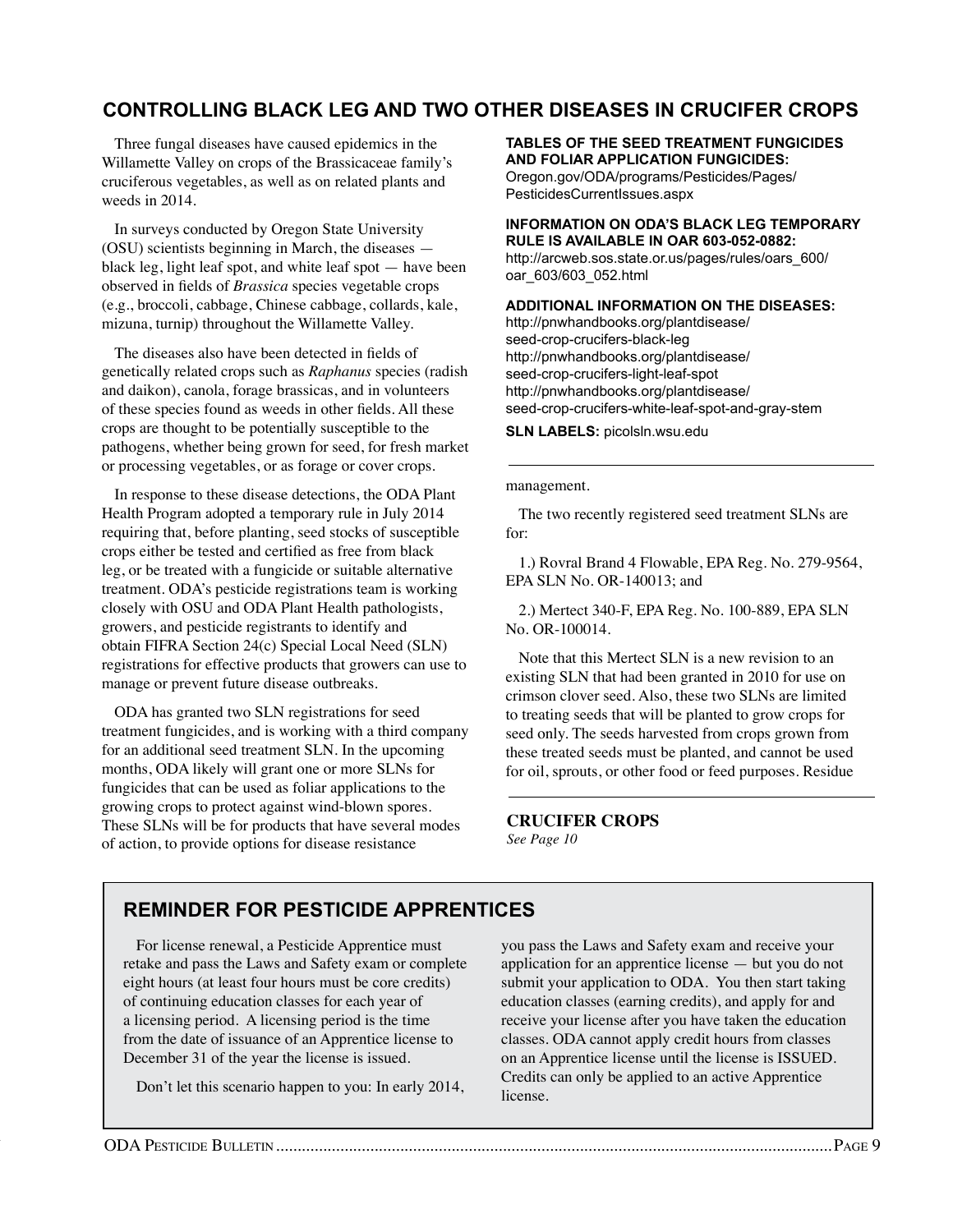# **agencies expand efforts to Promote Health of Pollinators**

Pollinators contribute substantially to the economy of the U.S., with honey bee pollination alone adding more than \$15 billion in value to agricultural crops each year. Unfortunately, there have been significant losses of pollinators in recent years, including honey bees, native bees, birds, bats, and butterflies. Scientists think the bee losses have likely been caused by a combination of stressors, including poor bee nutrition, loss of forage lands, parasites, pathogens, lack of genetic diversity, and exposure to pesticides.

Because of these pollinator declines, U.S. government agencies have been directed to expand ongoing efforts and take new steps to reverse these losses under a new National Pollinator Health Strategy. According to the June 2014 Presidential Memorandum describing the strategy, the situation requires immediate attention to ensure the sustainability of our food production systems, avoid additional economic impact on the agricultural sector, and protect the health of the environment.

The federal strategy includes establishment of a national Pollinator Health Task Force (at least 15 agencies), led by the USDA and EPA. By late 2014, the task force is to develop a National Pollinator Health Strategy, which involves developing best management practices, pollinator research, public education, and public-private partnerships to encourage the protection of pollinators and increase the quality and amount of habitat and forage available to them. There also are plans to establish a reserve of native seed mixes, including pollinatorfriendly plants, for use on post-fire rehabilitation projects, restoration activities, and transportation corridors.

The EPA Office of Pesticide Programs has a Pollinator Protection Workgroup. EPA activities already in progress on pesticide-related aspects of the strategy include:

• Assessing the effects of pesticides, including neonicotinoids, on bee and other pollinator health.

• Expediting review of registration requests for new products targeting pests harmful to pollinators, such as Varroa mites.

**For more information about the National Pollinator Health Strategy and other links:** www.epa.gov/oppfead1/cb/csb\_page/ updates/2014/growers-beekeep.html

• Engaging state and tribal environmental, agricultural, and wildlife agencies in the development of state and tribal pollinator protection plans. On Aug. 12, EPA sent a letter requesting input from state regulatory agencies on the "necessary elements and approaches for establishing Pollinator Protection Plans." Many of the possible elements tentatively discussed focus on the need for a communication system between pesticide users/farmers and beekeepers. Plans need to be developed through a public participation process and be periodically reviewed and modified as needed.

There are many uncertainties at this time regarding how the National Pollinator Health Strategy may affect Oregon growers and pesticide users. Options include, but are not limited to:

• Serve as a source of "pollinator-friendly" plant material (seeds or nursery stock);

- Encourage adopting voluntary best management practices for protecting pollinators;
- Possibly see new and more restrictive pesticide labels in the marketplace; and
- Required or encouraged (too early to tell) to only make certain types of pesticide applications under new State Pollinator Protection Plans.

Currently, the state of Oregon does not have a State Pollinator Protection Plan or an established set of Best Management Practices for pollinator protection, although development of both has been recommended in a draft report by Oregon's Joint Interim Task Force on Pollinator Health (HB 4139). The final report will include recommendations for the Oregon State Legislature, and will be submitted to an interim committee of the Legislative Assembly related to agriculture in early October.

#### **Crucifer CROPS**

*Continued from Page 9*

tolerances have not been established for these chemicals to support use on seed/crops being grown for food, animal feed, or oils.

To further assist growers, the registrations team is developing outreach materials that identify the

fungicides available to help control these diseases, and the specific crops to which each product can be applied.

Tables of the seed treatment fungicides and the foliar application fungicides are available at oregon.gov/ODA/programs/Pesticides/Pages/ PesticidesCurrentIssues.aspx.

Page 10OODA Pesticide Bulletin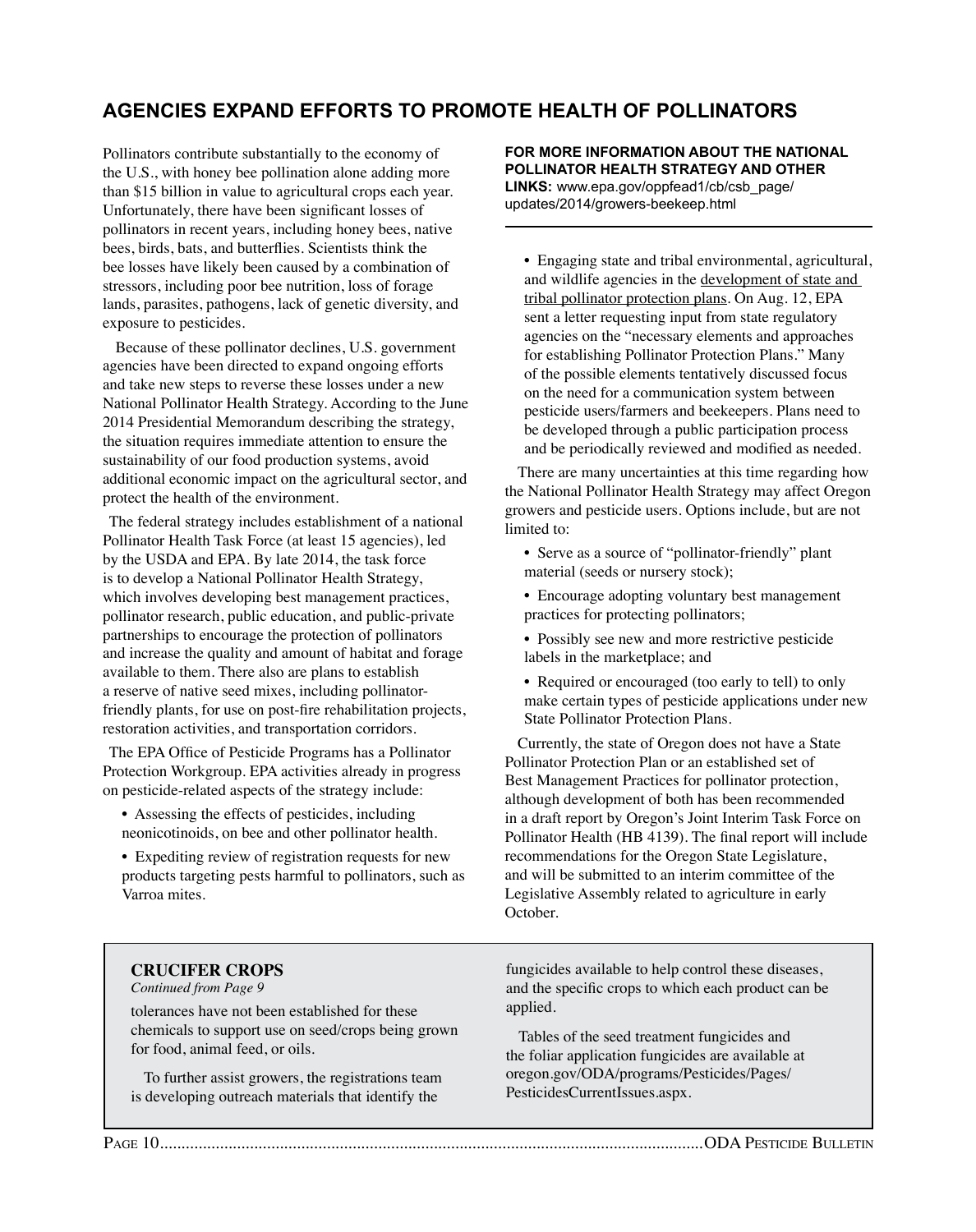# **location information keeps investigations on the right path**

Location, location, location. It can seem tedious, but location is a vital element of pesticide application records. Unfortunately, it might be the element most often found inadequately documented in commercial and public pesticide applications.

One difficult part about defining the location is that it's hard to gauge the quality of the information until it's interpreted. What might meet the letter of the law might not adequately express what you did if someone were to file a complaint and you have to defend your work. The statute requires "the approximate location of the land or property on which the pesticide was applied" and "the specific property, crop or crops to which the pesticide was applied." For example, your record says you sprayed the shrubs in the yard at a particular address, but you only sprayed the shrubs in the front yard. Your record may not provide the detail necessary to give a clear picture. If a complaint were to be filed, the record may not adequately back up what the applicator says was done.

ODA recommends that applicators record more specific information such as address or geographic description and the size of the area treated. Our intent is to balance getting as much information as we can without causing a great imposition of time to complete the records.

The size of the area treated can be critical, whether it is acres, linear feet, square feet or cubic feet. In many cases, knowing the size of a treatment area can go a long way in describing the location. Without it, a precise point of location might mean little. It also can be critical in

understanding the rate of application, how much material was applied. The amount of pesticide applied is another record element that often is not clearly documented, sometimes because the size of the treatment area is not provided. These two elements, location (including size) and rate of application, are closely associated, and getting one well documented can help with the other.

Generally, when record information is lacking, we are able to get the information we need by talking to the applicator. This raises problems, however, in that none of us remember all the details of everything we do for long. And information provided long after the fact, when a concern or complaint has been raised, may be questionable as evidence, compared with information promptly and completely recorded.

As the public increasingly demands that health and environmental factors be considered in pest control operations, ODA increasingly is likely to find an inadequate record to be in violation of Oregon's State Pesticide Control Act, Oregon Revised Statutes (ORS) Chapter 634.

We have discussed the usefulness of making a template or suggested record forms available for use by applicators. We have had some requests for this in the past but want to know whether it would be useful. Let us know your thoughts. If you have a form that works, we won't suggest you change it. Contact Mike Odenthal at modenthal@oda. state.or.us or 503-986-4655.

#### **WPS**

*Continued from Page 8*

• Regarding the training frequency proposal, ODA and OR-OSHA support a meaningful and protective pesticide safety training program, however both would like to see more effective training than trainers showing a video year after year. Both agencies also want to see a simple and effective system that employers can use to confirm whether or not temporary and seasonal workers have already been trained for the current year.

• ODA and OR-OSHA are concerned that eliminating the central posting location, and requiring workers to go into the employer's main office, will discourage workers from obtaining useful information regarding the pesticides applied, and will detract from the main objective of the central posting location, which is worker safety.

• In response to the EPA's proposal to shorten

the five-day grace period to a two-day grace period, ODA and OR-OSHA think this will not be problematic for agricultural sites with more permanent workforces; however, for sites with short harvest windows, the proposal may lead to complications.

• EPA's proposed training requirement calling for personal information, such as birthdates of trainees to be listed on widely available training rosters, presents a security risk in this age of identity theft. ODA and OR-OSHA understand the necessity for age verification; however, another system needs to be developed.

The intent of EPA's proposed changes is to increase worker safety when dealing with pesticides. The exact implementation date of the proposed changes is unknown at this time. It is expected that there will be a balance struck between the many comments EPA has received from this substantial issue. Stay tuned.